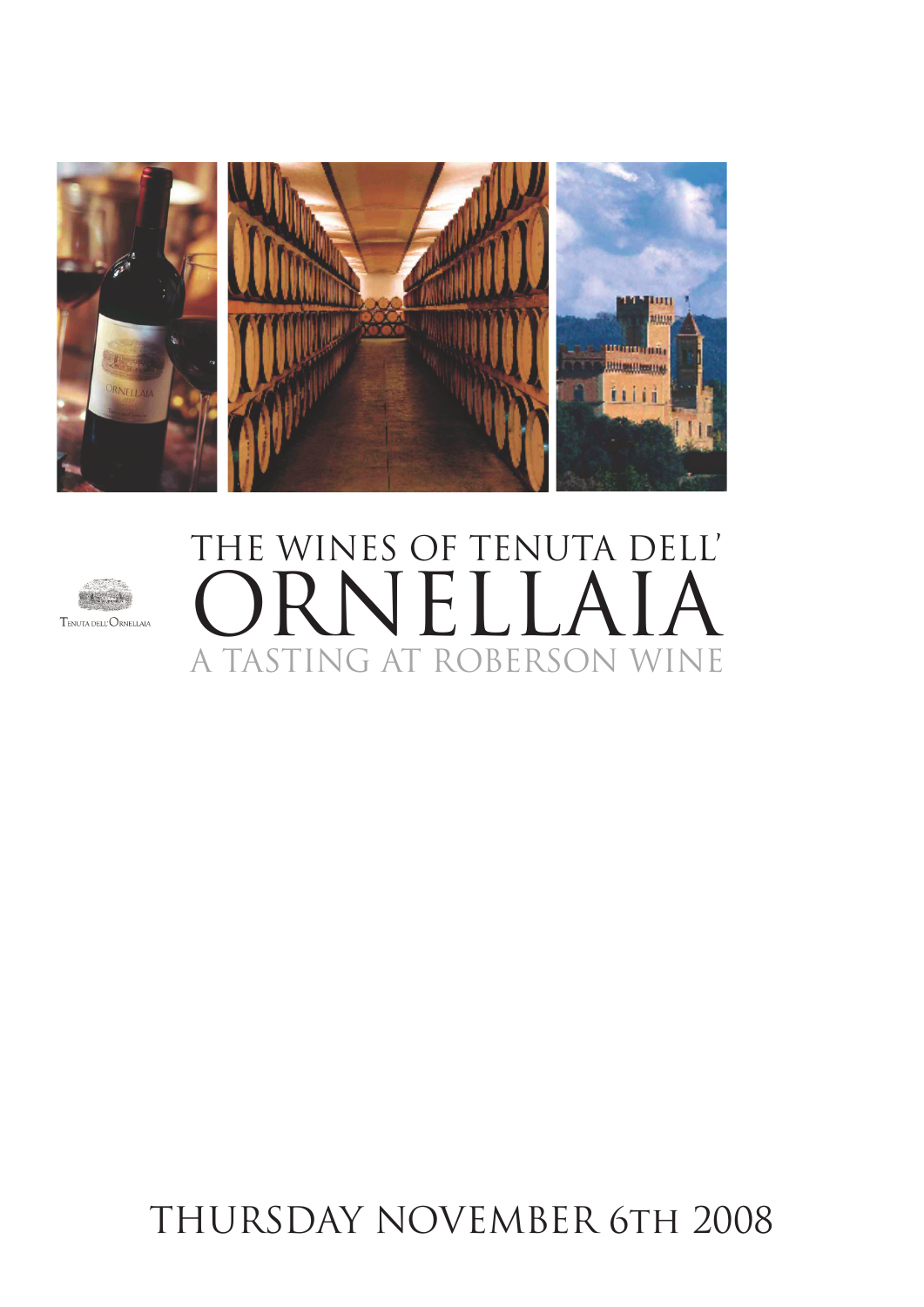## ORNELLAIA THE ESTATE

### TENUTA DELL' ORNELLAIA



**The name 'Super-Tuscan' has become one of the most over used (and abused) in today's wine world - but**  for the couple of estates that inspired the phrase it still very much applies. **Ornellaia and its neighbour Sassicaia inspired a wave of copycats and demonstrated the excellence that the terroir of Bolgheri can produce.**

Although Ornellaia cannot claim to be the original Super-Tuscan, it most certainly has a valid claim to being the best. The estate was founded by Lodovico Antinori in 1981 next-door to Sassicaia, where vines had been planted in 1965 using international varieties such as Cabernet Sauvignon and Merlot.

The Antinori family (one of Tuscany's richest and most influential in wine terms) had watched these developments closely and in 1971 they released their own 'Vino di Tavola' called Tignanello.

10 years later, Lodovico An�nori purchased a 97 hectare estate just outside the Medievil village of Bolgheri, and planted the vineyards with Cabernet Sauvignon, Merlot, Cabernet Franc and Petit Verdot.

Lodovico was close to Sassicaia in a number of ways. First and foremost they are neighbours and share similar terroir that is ideal for the cultivation of Bordelais varietals.

In addition to this there was a family connection - Lodovico's aunt Clarice had married Marchese Mario Incisa della Rocchetta, the owner of Tenuta San Guido (the estate where Sassicaia is made), and his brother Piero had been consulting on the production of Sassicaia for many years.

Lodovico oversaw the development of the estate from the first vintage in 1985 through to 1999, when he (somewhat controversially) sold it to the Mondavi family of California.

The Italian establishment were not at all happy about this development, even when Mondavi subsequently sold 50% of the shares to the Frescobaldi family.

In 2005 Mondavi Wines was bought by Constellation Brands, who in turn decided to sell the remaining share or Ornellaia to the Frescobaldis.

Winemaker Axel Heinz took the reigns from Tibor Gal (who helped Lodovico set up the estate) and continues to work alongside Michel Rolland - the roving wine-maker and consultant from Bordeaux who has been working with Ornellaia since the very beginning.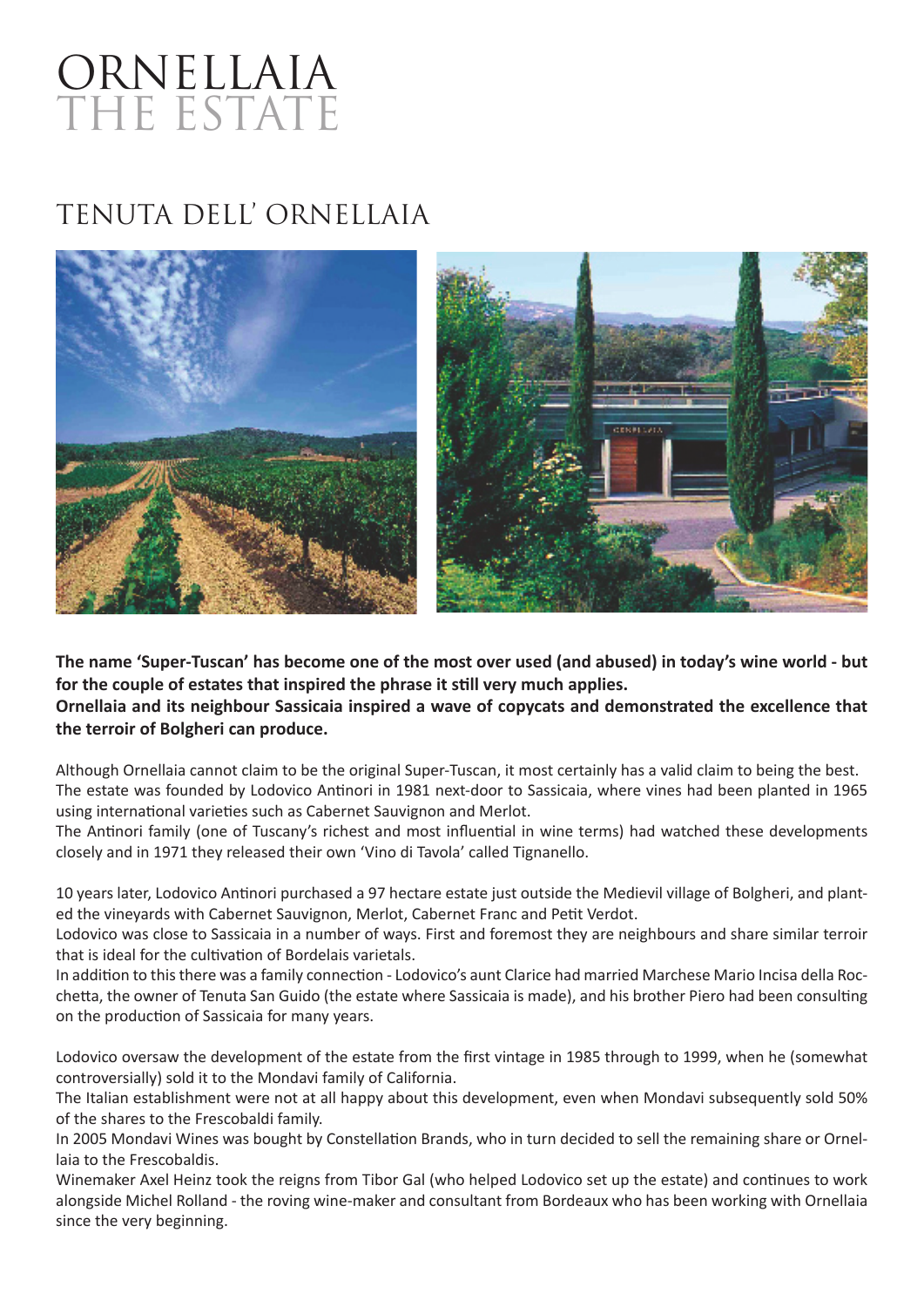



### LE VOLTE

Le Volte is a blend of 50% Sangiovese, with the remainder being a blend of Cabernet Sauvignon and Merlot. In 2006 this worked out as 32% Cab and 18% Merlot. Since the inaugural vintage in 1991 it has gone on to become very popular with consumers looking to sample Ornellaia's winemaking expertise without the hefty price tags.

After vinification the wine is aged for 10 months in 2-4 year-old French oak barrels that had previously been used for Masseto and Ornellaia.

| $\mathcal{L}(\mathcal{L})$ |    | Available Retail price | Tasting price |
|----------------------------|----|------------------------|---------------|
| 2006 Le Volte              | 60 | <del>£19.95</del>      | Btl: £17.96   |
|                            |    |                        | Case: £16.96  |



2006 Le Serre Nuove

#### LE SERRE NUOVE

Unlike Le Volte which uses fruit bought in from high quality growers around Bolgheri, Serre Nuove is the 'second wine' of Ornellaia and was born in 1997 with the intention of fulfilling the same role that similar wines in Bordeaux have dome for many years. Once the different parcels of fruit from the Ornellaia vineyards have been vinified and selection is made of those barrels that are deemed to have the most potential for ageing. These will go into the production of the estate wine and the ones that don't quite make the cut (but are of course of a very high standard) are bottled to become Le Serre Nuove.

The blend for the 2006 vintage was 50% Merlot, 35% Cabernet Sauvignon, 9% Cabernet Franc, 6% Petit Verdot, aged for 15 months in French barriques (25% new).

|    | Available Retail price | Tasting price |
|----|------------------------|---------------|
| 60 | <del>£39.95</del>      | Btl: £35.96   |
|    |                        | Case: £33.96  |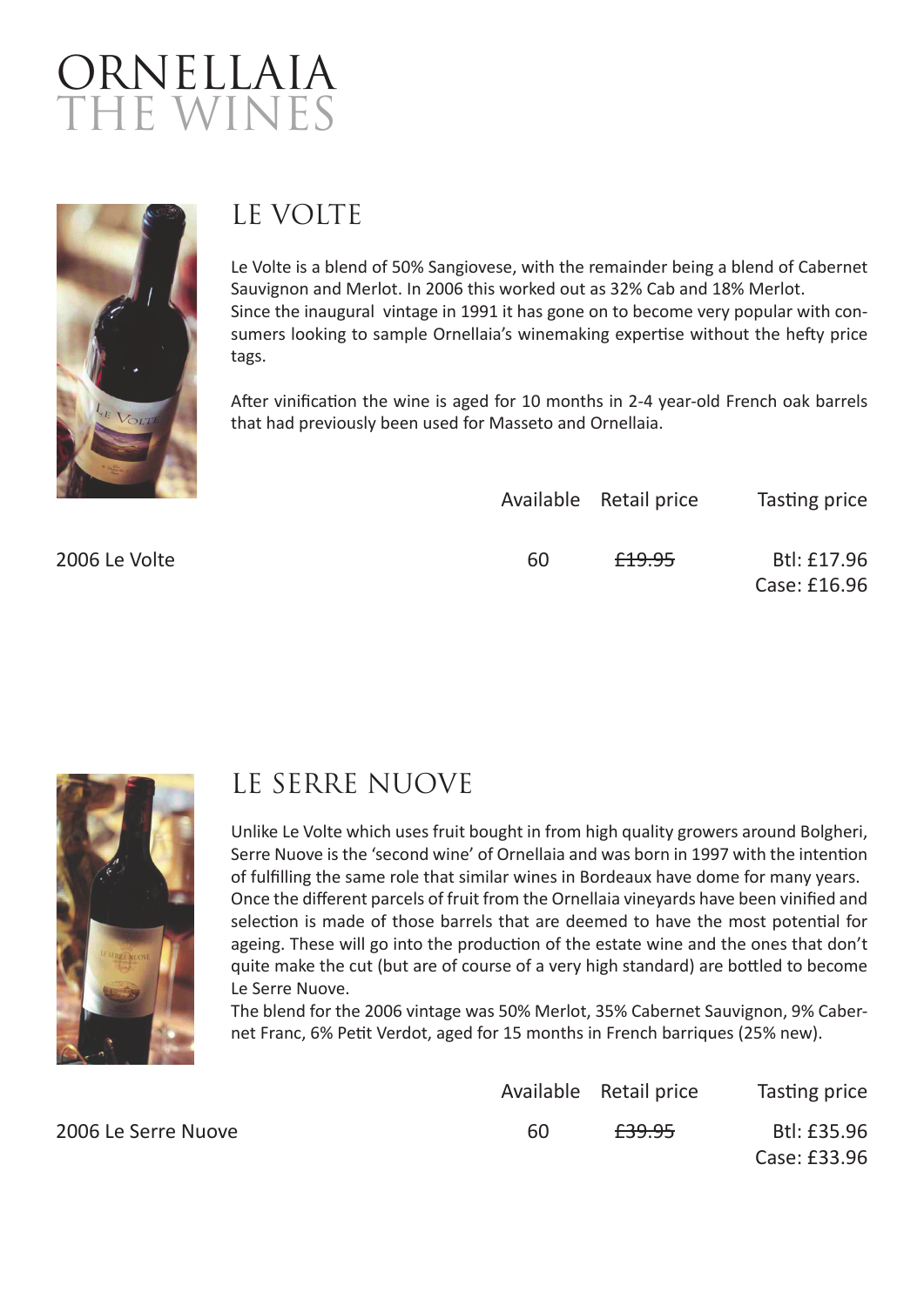### ORNELLAIA THE WINES



### ORNELLAIA

The flagship wine of Tenuta dell' Ornellaia is this eponymous cuvee that is a blend of Cabernet Sauvignon, Cabernet Franc, Merlot and Petit Verdot. The vines were planted in 1982 and the first release was in 1985. Since then Ornellaia has gone on to be recognised as one of the very best red wines, being voted #1 wine in the world by Wine Spectator magazine in 2001.

The blend usually comprises two thirds Cabernet Sauvignon, one third Merlot, with small amounts of Franc and Verdot used to add complexity. The exact blend changes every year, as does the % of new oak, although it is usually aged for 18 months before bottling.

|                | Available      | <b>Retail price</b> | Tasting price                 |
|----------------|----------------|---------------------|-------------------------------|
| 1993 Ornellaia | $\mathbf{1}$   | £115.00             | Btl: £103.50<br>Case: £97.75  |
| 1998 Ornellaia | $\overline{4}$ | £180.00             | Btl: £162.00<br>Case: £153.00 |
| 1999 Ornellaia | $\overline{2}$ | £180.00             | Btl: £162.00<br>Case: £153.00 |
| 2000 Ornellaia | $\mathbf{1}$   | £165.00             | Btl: £148.50<br>Case: £140.25 |
| 2001 Ornellaia | $\mathbf{1}$   | £153.00             | Btl: £137.70<br>Case: £130.05 |
| 2005 Ornellaia | 10             | £130.00             | Btl: £117.00<br>Case: £110.50 |